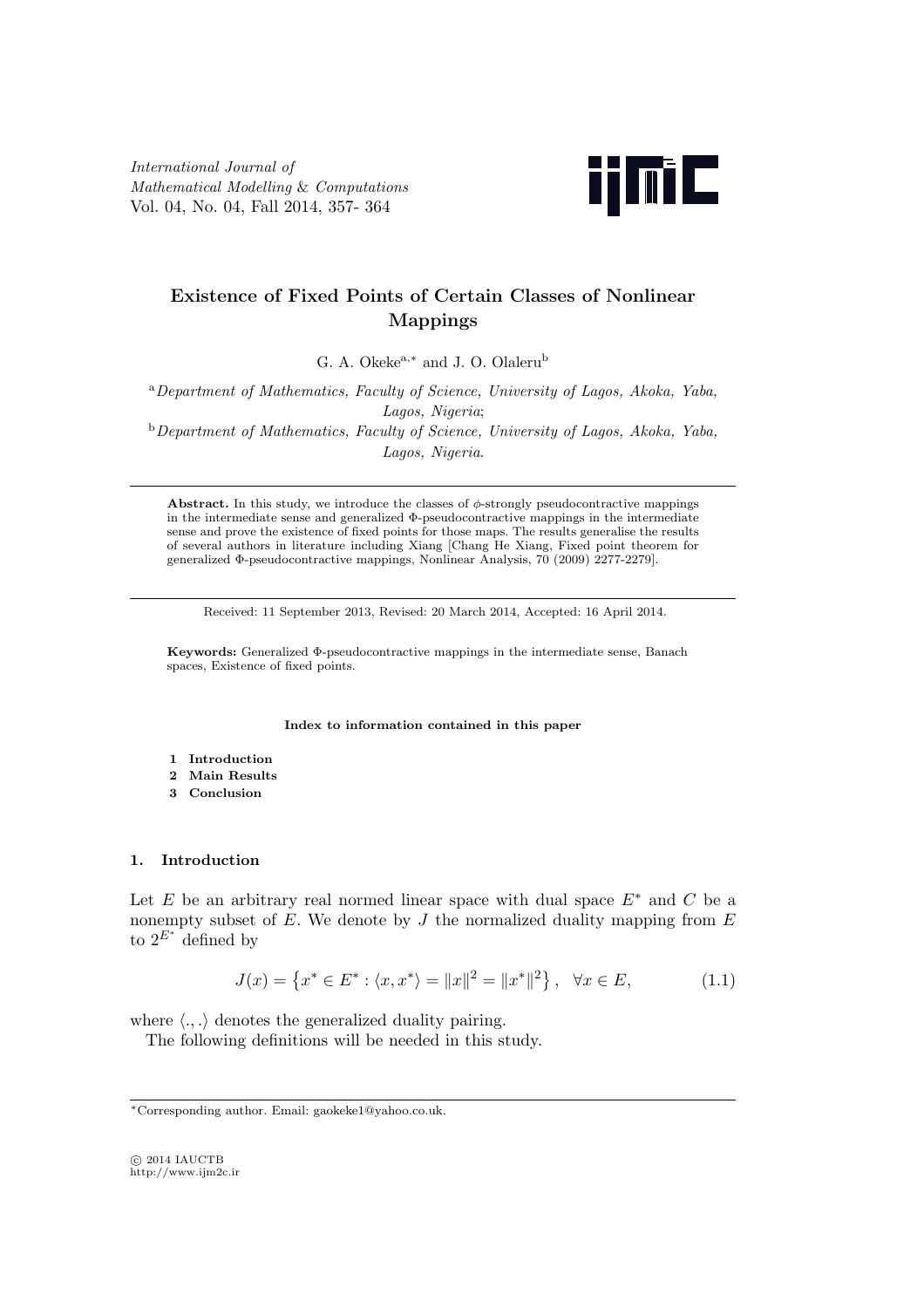**Definition 1.1.** [17]. A mapping  $T: C \rightarrow E$  is called *strongly pseudocontractive* if there exists a constant  $k \in (0,1)$  such that, for all  $x, y \in C$ , there exists  $j(x - y) \in J(x - y)$  satisfying

$$
\langle Tx - Ty, j(x - y) \rangle \leq (1 - k) \|x - y\|^2.
$$
 (1.2)

*T* is called *ϕ-strongly pseudocontractive* if there exists a strictly increasing function  $\phi$ :  $[0, \infty) \rightarrow [0, \infty)$  with  $\phi(0) = 0$  such that, for all  $x, y \in C$ , there exists  $j(x - y) \in$  $J(x - y)$  satisfying

$$
\langle Tx - Ty, j(x - y) \rangle \le ||x - y||^2 - \phi(||x - y||) ||x - y||. \tag{1.3}
$$

*T* is called *generalized* Φ*-pseudocontractive* [2] if there exists a strictly increasing function  $\Phi : [0, \infty) \to [0, \infty)$  with  $\Phi(0) = 0$  such that

$$
\langle Tx - Ty, j(x - y) \rangle \le ||x - y||^2 - \Phi(||x - y||). \tag{1.4}
$$

The class of generalized Φ-pseudocontractive mappings is also called uniformly pseudocontractive mappings (see [10]). It is well known that those classes of mappings play crucial roles in nonlinear functional analysis.

*T* is called *asymptotically generalized* Φ*-pseudocontractive* [7] with sequence  ${k_n}$  if for each  $n \in \mathbb{N}$  and  $x, y \in C$ , there exist constant  $k_n \geq 1$  with lim<sub>n→∞</sub>  $k_n = 1$ , strictly increasing function  $\Phi : [0, \infty) \to [0, \infty)$  with  $\Phi(0) = 0$  and  $j(x - y) \in J(x - y)$  satisfying

$$
\langle T^n x - T^n y, j(x - y) \rangle \le k_n \|x - y\|^2 - \Phi(\|x - y\|),
$$
\n(1.5)

The class of asymptotically generalized Φ-pseudocontractive was introduced by Kim *et al.* [7] as a generalization of the class of generalized Φ-pseudocontractive mappings.

It has been proved (see [14]) that the class of  $\phi$ -strongly pseudocontractive mappings properly contains the class of strongly pseudocontractive mappings. By taking  $\Phi(s) = s\phi(s)$ , where  $\phi : [0, \infty) \to [0, \infty)$  is a strictly increasing function with  $\phi(0) = 0$ , clearly, the class of generalized  $\Phi$ -pseudocontractive mappings properly contains the class of *ϕ*-strongly pseudocontractive mappings.

Bruck *et al.* [1] in 1993 introduced the class of *asymptotically nonexpansive mappings in the intermediate sense* as follows.

The mapping  $T: C \to C$  is said to be *asymptotically nonexpansive in the intermediate sense* provided *T* is uniformly continuous and

$$
\limsup_{n \to \infty} \sup_{x, y \in C} (||T^n x - T^n y|| - ||x - y||) \leq 0.
$$
\n(1.6)

Recently, Qin *et al.* [15] introduced the following class of nonlinear mappings. **Definition 1.2.** [15]. A mapping  $T: C \to C$  is said to be *asymptotically pseudocontractive mapping in the intermediate sense* if

$$
\limsup_{n \to \infty} \sup_{x, y \in C} \left( \langle T^n x - T^n y, x - y \rangle - k_n \|x - y\|^2 \right) \leq 0,
$$
\n(1.7)

where  $\{k_n\}$  is a sequence in  $[1, \infty)$  such that  $k_n \to 1$  as  $n \to \infty$ . This is equivalent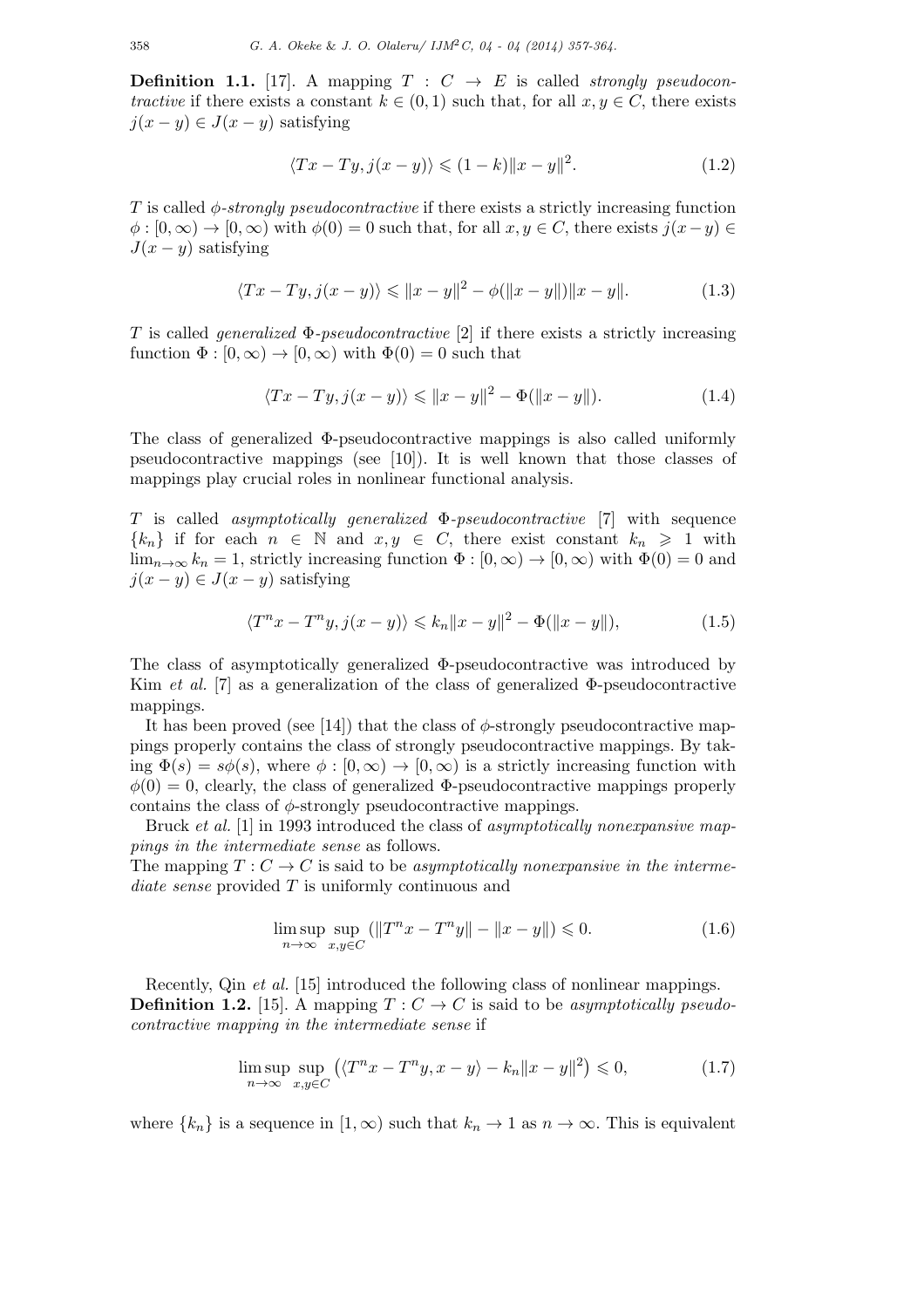$$
\langle T^n x - T^n y, x - y \rangle \leq k_n \|x - y\|^2 + \nu_n, \quad \forall n \geq 1, \ x, y \in C,
$$
 (1.8)

where

$$
\nu_n = \max\left\{0, \sup_{x,y \in C} \left( \langle T^n x - T^n y, x - y \rangle - k_n \|x - y\|^2 \right) \right\}.
$$
 (1.9)

Qin *et al.* [15] proved some weak convergence theorems for the class of asymptotically pseudocontractive mappings in the intermediate sense. They also established some strong convergence results without any compact assumption by considering the hybrid projection methods. Olaleru and Okeke [12] in 2012 proved a strong convergence of Noor type scheme for a uniformly *L*-Lipschitzian and asymptotically pseudocontractive mappings in the intermediate sense. Olaleru *et al.* [13] established some coupled fixed points results in cone metric spaces.

Inspired by the above facts, we now introduce the following two classes of nonlinear mappings.

**Definition 1.3.** A mapping  $T : C \rightarrow C$  is called  $\phi$ -strongly pseudocontrac*tive mapping in the intermediate sense* if there exists a strictly increasing function  $\phi : [0, \infty) \to [0, \infty)$  with  $\phi(0) = 0$  such that, for all  $x, y \in C$ , there exists  $j(x - y) \in J(x - y)$  satisfying

$$
\limsup_{n \to \infty} \sup_{x, y \in C} (\langle Tx - Ty, j(x - y) \rangle - ||x - y||^2 + \phi(||x - y||) ||x - y|| \le 0). \tag{1.10}
$$

for all  $x, y \in C$  and for some  $j(x - y) \in J(x - y)$ . Put

$$
\tau_n = \max \left\{ 0, \sup_{x,y \in C} (\langle Tx - Ty, j(x - y) \rangle - ||x - y||^2 + \phi(||x - y||) ||x - y||) \right\}.
$$
\n(1.11)

Observe that  $\tau_n \longrightarrow 0$  as  $n \to \infty$ . Hence, (1.10) reduces to

$$
\langle Tx - Ty, j(x - y) \rangle \le ||x - y||^2 + \tau_n - \phi(||x - y||) ||x - y||. \tag{1.12}
$$

If  $\tau_n = 0$  for all  $n \in \mathbb{N}$ , then (1.12) reduces to the class of  $\phi$ -strongly pseudocontractive mappings. Clearly, the class of  $\phi$ -strongly pseudocontractive mappings in the intermediate sense contains the class of asymptotically  $\phi$ -strongly pseudocontractive mappings and the class of *ϕ*-strongly pseudocontractive mappings studied by several authors (see, e.g. Deimling [3], Khan *et al.* [6], Ding [4], Liu and Kang [8], Tan and Xu [16], Xu [18]).

**Definition 1.4.** A mapping  $T: C \to C$  is called *generalized*  $\Phi$ *-pseudocontractive mapping in the intermediate sense* if there exists a strictly increasing function  $\Phi : [0, \infty) \to [0, \infty)$  with  $\Phi(0) = 0$  satisfying

$$
\limsup_{n \to \infty} \sup_{x, y \in C} \left( \langle Tx - Ty, j(x - y) \rangle - ||x - y||^2 + \Phi(||x - y||) \right) \leq 0,
$$
\n(1.13)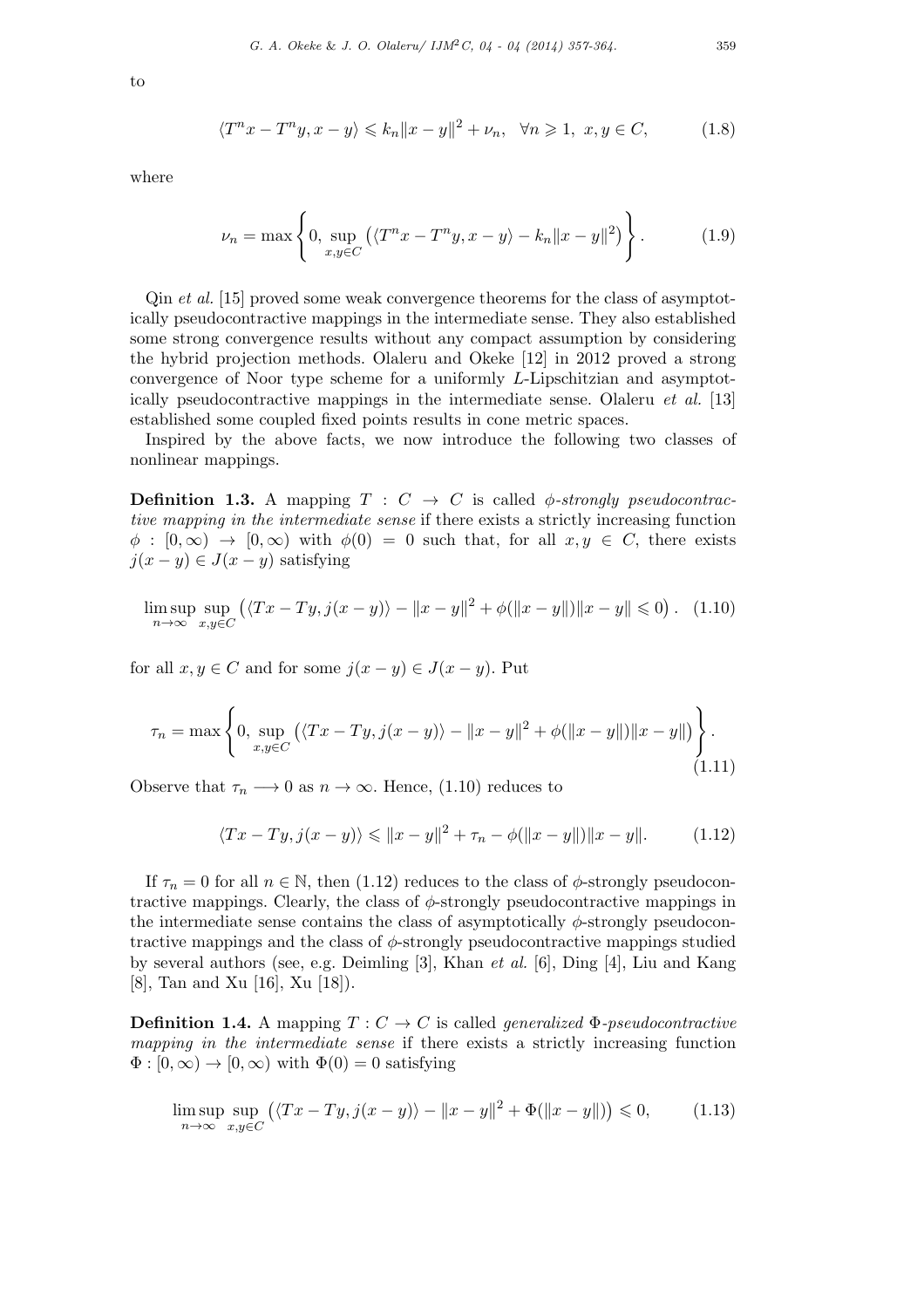for all  $x, y \in C$  and for some  $j(x - y) \in J(x - y)$ . Put

$$
\xi_n = \max \left\{ 0, \sup_{x,y \in C} \left( \langle Tx - Ty, j(x - y) \rangle - ||x - y||^2 + \Phi(||x - y||) \right) \right\}, \quad (1.14)
$$

we observe that  $\xi_n \to 0$  as  $n \to \infty$ . Hence (1.13) reduces to

$$
\langle Tx - Ty, j(x - y) \rangle \le ||x - y||^2 + \xi_n - \Phi(||x - y||). \tag{1.15}
$$

Clearly, the class of asymptotically generalized  $\Phi$ -pseudocontractive mappings in the intermediate sense is a generalization of the class of asymptotically *ϕ*-strongly pseudocontractive mapping in the intermediate sense, and consequently generalises the classes of asymptotically *ϕ*-strongly pseudocontractive mappings and asymptotically generalized  $\Phi$ -pseudocontractive maps studied by several authors (see, e.g. Khan *et al.* [6], Ding [4], Kim *et al.* [7], Liu and Kang [8], Mogbademu and Olaleru [9], Osilike [14], Tan and Xu [16], Xu [18]).

Accretive maps are firmly connected with pseudocontractive maps. In fact, *T* is accretive (strongly accretive) if and only if  $(I - T)$  is pseudocontractive (strongly pseudocontractive) (see, e.g. Deimling [3], Chidume and Chidume [2]). The study of accretive maps is enhanced as a result of its application since many physically significant problems can be modelled in terms of an initial value problem of the form

$$
\frac{du}{dt} = -Tu, \quad u(0) = u_0 \tag{1.16}
$$

where *T* is accretive or strongly accretive in an appropriate Banach space (see, Khan *et al.* [6], Mogbademu and Olaleru [9]). Thus we have the following definitions:

**Definition 1.5.** A mapping  $A : C \rightarrow C$  is said to be  $(\Phi, \xi_n)$ -strongly accretive if there exists a strictly increasing function  $\Phi : [0, \infty) \to [0, \infty)$  with  $\Phi(0) = 0$  satisfying

$$
\langle Ax - Ay, j(x - y) \rangle \ge ||x - y||^2 + \xi_n - \Phi(||x - y||), \tag{1.17}
$$

where  $\xi_n$  is as defined in (1.14).

A mapping  $T: C \to C$  is called *generalized*  $\Phi$ -pseudocontractive mapping in the *intermediate sense* if and only if  $(I - T)$  is  $(\Phi, \xi_n)$ -strongly accretive.

Xiang [17] in 2009 obtained the following existence results for the class of generalized Φ-pseudocontractive mappings.

**Theorem 1.6.** (Xiang [17]). Let  $E$  be a real Banach space,  $C$  be a nonempty closed convex subset of *E*, and  $T : C \rightarrow C$  be a continuous generalized  $\Phi$ pseudocontractive mapping. Then *T* has a unique fixed point in *C.*

It is our purpose in this study to prove the existence of fixed points for our newly introduced class of asymptotically generalized Φ-pseudocontractive mappings in the intermediate sense, thus generalizing the results of Xiang [17] and several other authors in literature.

The following lemmas will be needed in this study.

**Lemma 1.7.** [2]. Let *E* be a real normed linear space. Then for all  $x, y \in E$ , we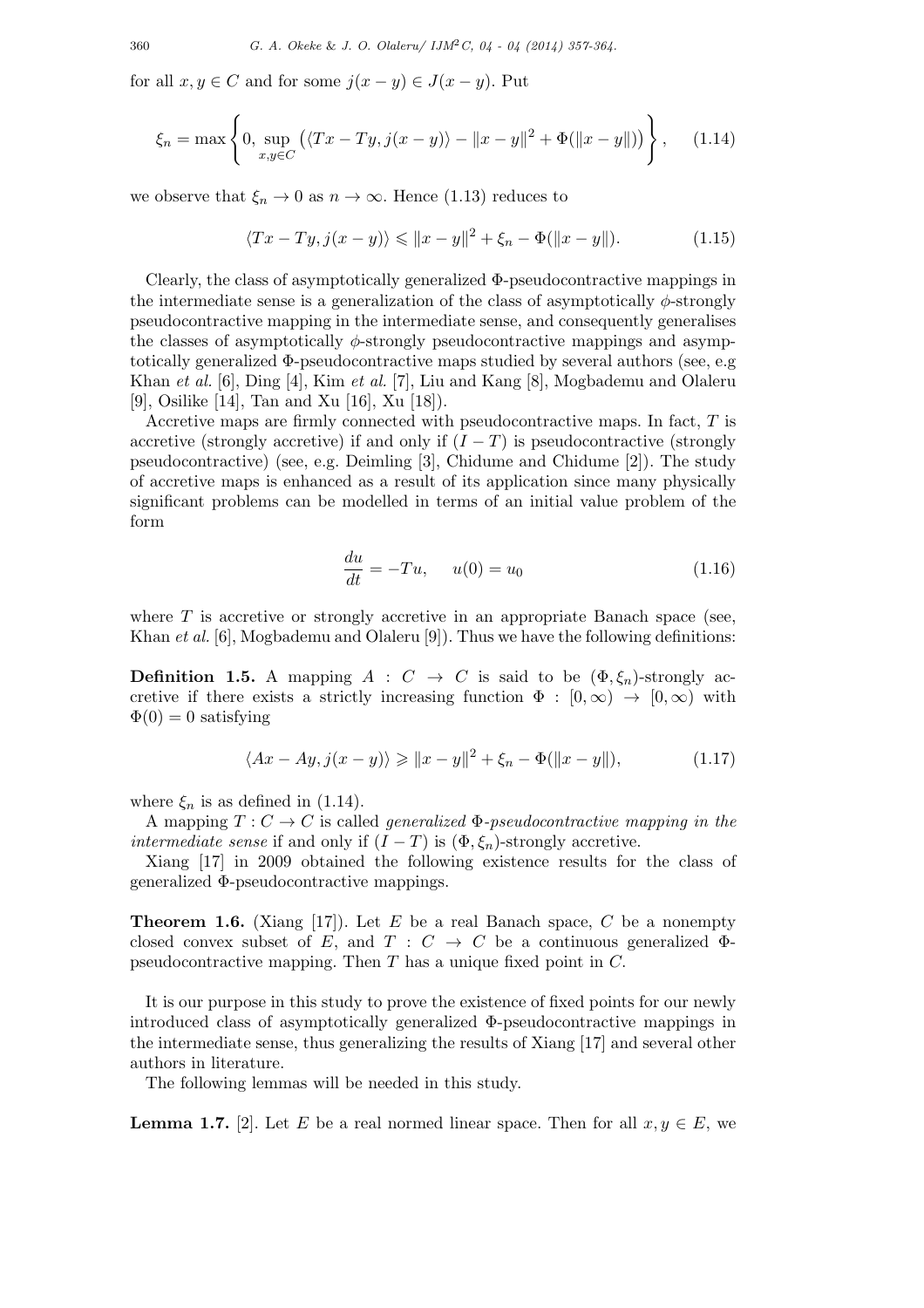have

$$
||x + y||2 \le ||x||2 + 2\langle y, j(x + y)\rangle, \quad \forall \ j(x + y) \in J(x + y).
$$

**Lemma 1.8.** [10]. Let  $\psi : [0, \infty) \to [0, \infty)$  be a strictly increasing function with  $\psi(0) = 0$  and let  $\{\theta_n\}$ ,  $\{\sigma_n\}$  and  $\{\nu_n\}$  be nonnegative real sequences such that  $\sigma_n = o(\nu_n)$ ,  $\sum_{n \geq 0} \nu_n = \infty$ ,  $\lim_{n \to \infty} \nu_n = 0$ . Suppose that

$$
\theta_{n+1}^2 \leqslant \theta_n^2 - \nu_n \psi(\theta_{n+1}) + \sigma_n, \quad n \geqslant 0.
$$

Then  $\theta_n \longrightarrow 0$  as  $n \to \infty$ .

## **2. Main Results**

**Theorem 2.1.** Let  $C \subset E$  be closed and convex,  $A : C \to E$  continuous and  $(\Phi, \xi_n)$ -strongly accretive and the following boundary conditions are satisfied

(i)  $||x - \lambda Ax - C|| = o(\lambda)$  as  $\lambda \to 0$  holds for each  $x \in C$ .

(ii) If  $x \in C$ ,  $x^* \in E^* \setminus \{0\}$  and  $||x^*|| ||x|| = \sup_{y \in C} ||x^*|| ||y||$  then *∥x <sup>∗</sup>∥∥ − Ax∥* ⩽ 0*,*

If either  $\langle Ax, x \rangle \geq 0$  for  $||x|| \geq R$  or  $||Ax|| \to \infty$  as  $||x|| \to \infty$ , then  $0 \in A(C)$ . **Proof.** Since *C* is translation invariant, except  $\langle Ax, x \rangle \geq 0$ , we assume that  $0 \in C$ , but we have to change  $\langle Ax, x \rangle \geq 0$  into  $\langle Ax, x + x_0 \rangle \geq 0$  for  $||x + x_0|| \geq R$ (for some  $x_0 \in C$  fixed). Let  $A_n = A + \frac{1}{n}$  $\frac{1}{n}I$ . Suppose  $x \in \partial C$ ,  $x^* \in E^* \setminus \{0\}$  and  $||x^*|| ||x|| = \sup_{y \in C} ||x^*|| ||y||$  then

$$
||x^*|| - A_n x|| = ||x^*|| - Ax|| - \frac{1}{n}||x^*|| ||x|| \le 0,
$$
\n(2.1)

since  $||x^*|| - Ax|| \le 0$  by conditions (i) and (ii) and  $||x^*|| ||x|| \ge 0$  (since  $0 \in C$ ). Hence, condition (i) is also true for  $A_n$ . In addition,  $A_n$  is  $(\Phi, \xi_n)$ -strongly accretive with  $\Phi_n(r) = \frac{1}{n}$ . Let  $f(u) = -Au$  for  $u \in C$ . Since *C* is convex,

$$
\langle -(A_n u - A_n v), u - v \rangle = -\langle A_n u - A_n v, u - v \rangle \leq 0 \tag{2.2}
$$

is sufficient for (1.16) to have a unique global solution. Hence,  $A_n$  has a zero  $x_n \in C$ , i.e.  $Ax_n = -\frac{1}{n}$  $\frac{1}{n}x_n$  for every *n*. Now, suppose that  $||Ax|| \to \infty$  as  $||x|| \to \infty$  holds. Since *A* is accretive, we have  $||Ax_n|| = ||\frac{1}{n}$  $\frac{1}{n}$ *x*<sup>*n*</sup>  $||$  ≤  $||A(0)||$ . Hence,  $||x_n||$  must be bounded.

However, if  $\langle Ax, x + x_0 \rangle \geq 0$  for  $||x + x_0|| \geq R$ , then  $||x_n + x_0|| \geq R$  implies  $\langle x_n, x_n + x_0 \rangle \leq 0$ . Let  $x^* \in F(x_n + x_0)$ . Then  $||x^*|| = ||x_n + x_0||$  and

$$
||x_n + x_0|| = ||x^*|| ||x_n|| + ||x^*|| ||x_0|| \le ||x^*|| ||x_n|| + ||x_n + x_0|| ||x_0||.
$$
 (2.3)

This implies

$$
||x_n + x_0||^2 \le \langle x_n, x_n + x_0 \rangle + ||x_n + x_0|| ||x_0||. \tag{2.4}
$$

Therefore,  $||x_n|| \leq \max\{R + ||x_0||, 2||x_0||\}$  for every *n*.

Since in both cases,  $||x_n|| \leq c$  for some  $c > 0$  and every *n*, we obtain

$$
\Phi(||x_n - x_m||)||x_n - x_m|| \leq \langle Ax_n - Ax_m, x_n - x_m \rangle \leq c\left(\frac{1}{n} + \frac{1}{m}\right) ||x_n - x_m||, \tag{2.5}
$$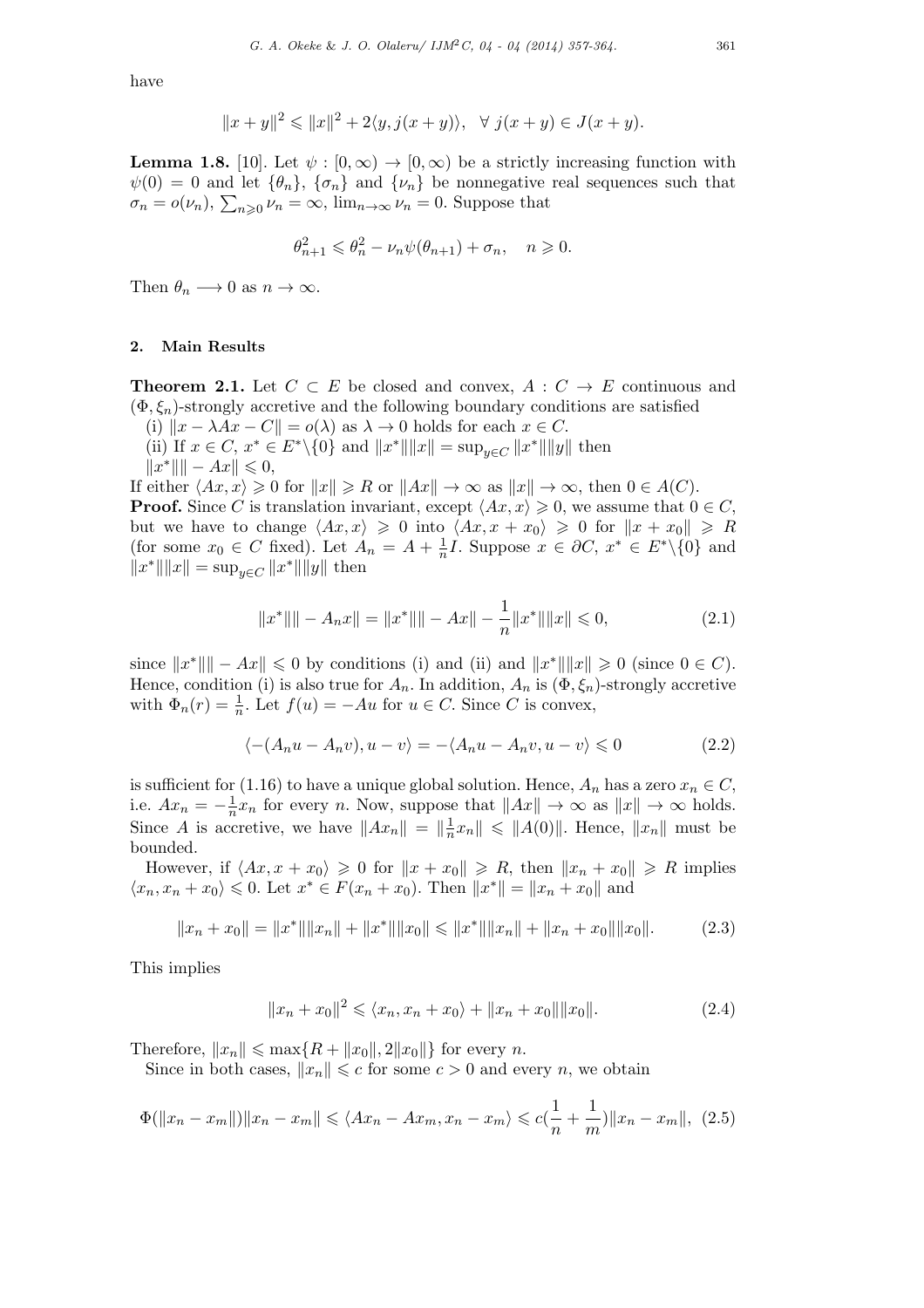hence  $\Phi(\Vert x_n - x_m \Vert) \to 0$  as  $n, m \to \infty$ . Therefore,  $\{x_n\}$  is a Cauchy sequence and thus convergent to some  $x \in C$ . Since *A* is continuous and  $Ax_n = -\frac{1}{n}$  $\frac{1}{n}x_n \to 0$  as  $n \to \infty$ *, Ax* = 0*.* □

We now obtain the following corollary as a consequence of Theorem 2.1.

**Corollary 2.2.** Let  $C \subset E$  be closed and convex,  $T : C \rightarrow E$  continuous and *generalized* Φ*-pseudocontractive mapping in the intermediate sense.* Suppose that the condition  $\langle (1 - \lambda)x + \lambda Tx, D \rangle = o(\lambda)$  as  $\lambda \to 0$ , for each  $x \in C$ . If C is unbounded, assume either  $||x - Tx|| \to \infty$  as  $||x|| \to \infty$  or  $\langle Tx, x \rangle \leq ||x||^2$  for  $||x|| \ge R$ . Then *T* has exactly one fixed point.

**Theorem 2.3.** Let *E* be a real Banach space, *C* be a nonempty closed convex subset of *E*, and  $T: C \to C$  be a continuous generalized  $\Phi$ -pseudocontractive mapping in the intermediate sense. Then *T* has a unique fixed point in *C.*

**Proof.** For each  $u \in C$ , the mapping  $S: C \to C$  defined by  $Sx = \frac{1}{2}$  $\frac{1}{2}u + \frac{1}{2}$  $rac{1}{2}Tx$ for each  $x \in C$  is a continuous generalized  $\Phi$ -pseudocontractive mapping in the intermediate sense. By Corollary 2.2, we see that *S* has a unique fixed point in *C.* Hence, given  $x_0 \in C$ , the sequence  $\{x_n\}$  defined by  $x_{n+1} = \frac{1}{2}$  $rac{1}{2}x_n + \frac{1}{2}$  $\frac{1}{2}Tx_{n+1}$  ( $\forall n \geqslant 0$ ) is well defined.

For each  $n \geqslant 1$ , we have

$$
x_{n+1} = x_n - x_{n+1} + Tx_{n+1}, \quad x_n = x_{n-1} - x_n + Tx_n.
$$
 (2.6)

Using Lemma 1.7 and (1.15), it follows that there exists  $j(x_{n+1}-x_n) \in J(x_{n+1}-x_n)$ such that

$$
||x_{n+1} - x_n||^2 = ||(x_n - x_{n-1}) - (x_{n+1} - x_n) + (Tx_{n+1} - Tx_n)||^2
$$
  
\n
$$
\le ||x_n - x_{n-1}||^2 - 2\langle x_{n+1} - x_n, j(x_{n+1} - x_n) \rangle
$$
  
\n
$$
+ 2\langle Tx_{n+1} - Tx_n, j(x_{n+1} - x_n) \rangle
$$
  
\n
$$
\le ||x_n - x_{n-1}||^2 - 2||x_{n+1} - x_n||^2
$$
  
\n
$$
+ 2\{||x_{n+1} - x_n||^2 + \xi_n - \Phi(||x_{n+1} - x_n||)\}
$$
  
\n
$$
= ||x_n - x_{n-1}||^2 - 2||x_{n+1} - x_n||^2 + 2||x_{n+1} - x_n||^2
$$
  
\n
$$
+ 2\xi_n - 2\Phi(||x_{n+1} - x_n||).
$$
\n(2.7)

From (2.7), we obtain

$$
||x_{n+1} - x_n||^2 \le ||x_n - x_{n-1}||^2 - 2\Phi(||x_{n+1} - x_n||) + 2\xi_n
$$
  
\n
$$
\le ||x_n - x_{n-1}||^2 - 2\xi_n \Phi(||x_{n+1} - x_n||) + 2\xi_n
$$
\n(2.8)

where  $\Phi : [0, \infty) \to [0, \infty)$  is a strictly increasing function with  $\Phi(0) = 0$ . Let where  $\Psi$ .  $[0, \infty) \to [0, \infty)$  is a strictly increasing function with  $\Psi(0) = 0$ . Let  $\theta_n = ||x_n - x_{n-1}|| \ (\forall \ n \geq 1), \ \sigma_n = 2\xi_n, \ \nu_n = 2\xi_n$  and  $\psi(s) = \Phi(\sqrt{s})$ . Then  $\theta_{n+1}^2 \leq \theta_n^2 - \nu_n \psi(\theta_{n+1}) + \sigma_n$  for all  $n \geq 1$ . By Lemma 1.8, we obtain  $\lim_{n\to\infty} ||x_n - x|$  $x_{n-1}$ <sup>2</sup> = lim<sub>*n*→∞</sub>  $\theta_n^2 = 0$ . Hence,

$$
\lim_{n \to \infty} ||x_n - x_{n-1}|| = 0.
$$
\n(2.9)

Observe that  $x_n - x_{n-1} = Tx_n - x_n$  for each  $n \ge 1$ . We obtain

$$
\lim_{n \to \infty} ||Tx_n - x_n|| = 0.
$$
\n(2.10)

For each  $\epsilon > 0$ , we take  $\delta = \frac{\Phi(\epsilon)}{2\epsilon} > 0$ , it follows from (2.9) and (2.10) that there exists a natural number *N* such that  $||x_{n+1} - x_n|| < \epsilon$  for every  $n \geq N$  and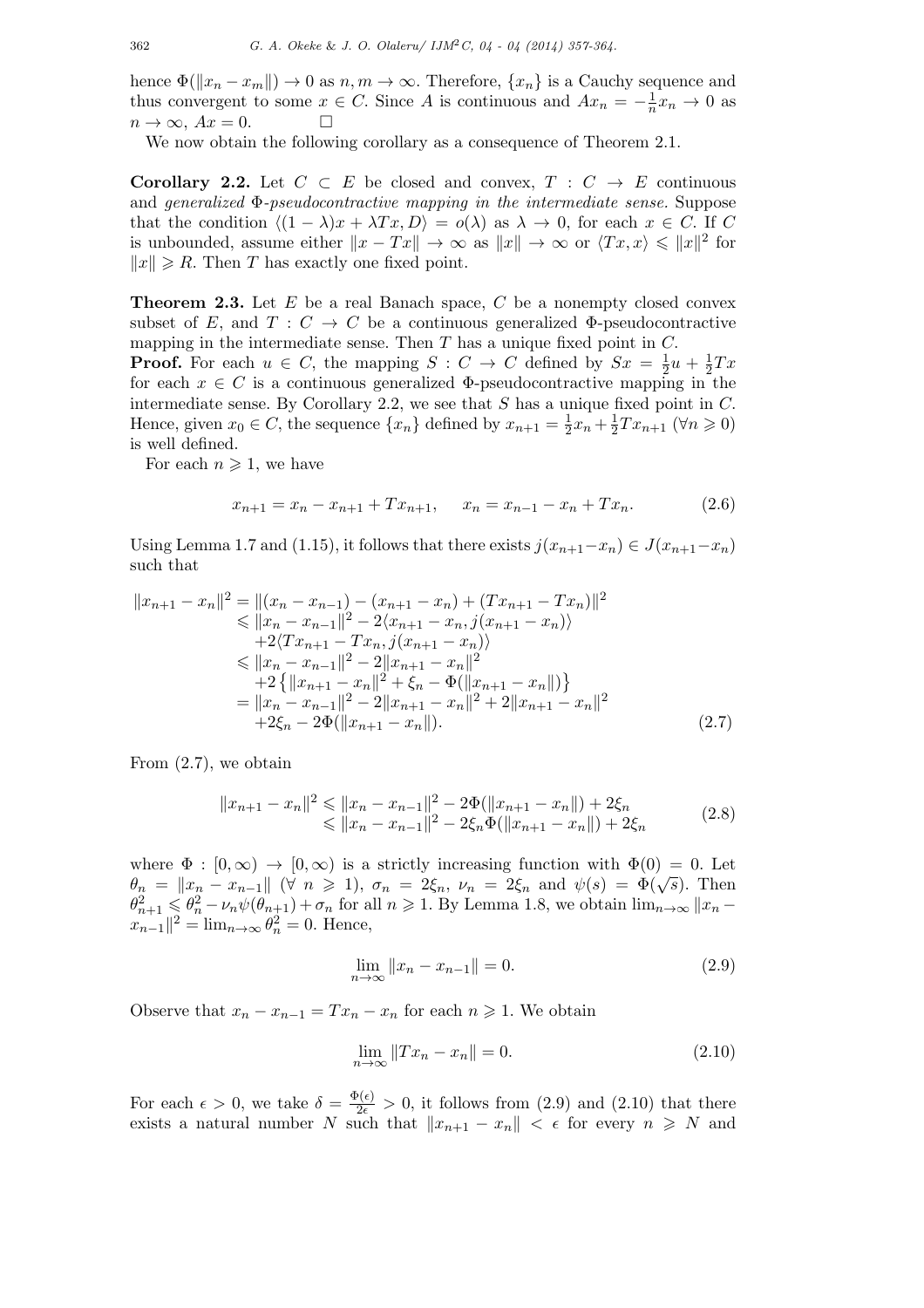$$
||(Tx_m - x_m) - (Tx_n - x_n)|| < \delta
$$
 for each  $m > n$ . Next, we prove by induction that

$$
||x_m - x_n|| < \epsilon, \quad \forall \ m > n \ge N. \tag{2.11}
$$

For each natural number  $n \geq N$ , if we take  $m = n + 1$ , then we observe that (2.11) holds for some  $m \geq n + 1$ . Then

$$
||x_{m+1} - x_n|| \le ||x_{m+1} - x_m|| + ||x_m - x_n|| < 2\epsilon.
$$
 (2.12)

Using  $(1.15)$ , we obtain

$$
\langle Tx_{m+1} - Tx_n, j(x_{m+1} - x_n) \rangle \le ||x_{m+1} - x_n||^2 + \xi_n - \Phi(||x_{m+1} - x_n||). \tag{2.13}
$$

From (2.13), we obtain

$$
\Phi(||x_{m+1} - x_n||) \le ||x_{m+1} - x_n||^2 + \xi_n - \langle Tx_{m+1} - Tx_n, j(x_{m+1} - x_n) \rangle
$$
  
\n
$$
\le \langle (x_{m+1} - Tx_{m+1}) - (x_n - Tx_n), j(x_{m+1} - x_n) \rangle + \xi_n
$$
  
\n
$$
\le ||(x_{m+1} - Tx_{m+1}) - (x_n - Tx_n)|| ||x_{m+1} - x_n|| + \xi_n
$$
  
\n
$$
\le \delta 2\epsilon + \xi_n
$$
  
\n
$$
\le \delta 2\epsilon \text{ as } n \to \infty
$$
  
\n
$$
= \Phi(\epsilon).
$$
\n(2.14)

Since  $\Phi$  is a strictly increasing function, we have that  $||x_{m+1} - x_n|| < \epsilon$ , meaning that (2.11) holds for  $m + 1$ . By induction, (2.11) holds for all  $m > n \ge N$ , which implies that  $\{x_n\} \subset C$  is a Cauchy sequence. But *E* is a Banach space and *C* is closed, hence  $\{x_n\}$  converges to some  $p \in C$ . Since  $T : C \to C$  is continuous, we conclude that  $Tp = p$  using (2.10). From (1.15), we see that the fixed point of *T* is unique. The proof of Theorem 2.3 is completed.  $\square$ 

**Remark 2.4.** Theorem 2.3 is a generalization of Theorem 2.1 of Xiang [17] and the references therein since the class of generalized  $\Phi$ -pseudocontractive mappings in the intermediate sense is more general than those defined by these authors.

#### **3. Conclusion**

The existence of fixed points established for the class of generalized Φpseudocontractive mappings in the intermediate sense in this study generalizes and extends several known results in literature.

## **Acknowledgements**

The authors wish to thank the referees for their comments and observations which lead to the improvement of the manuscript.

#### **References**

<sup>[1]</sup> R. Bruck, T. Kuczumow and S. Reich, *Convergence of iterates of asymptotically nonexpansive mappings in Banach spaces with the uniform Opial property*, Colloquium Mathematicum, (1993) 169-179.